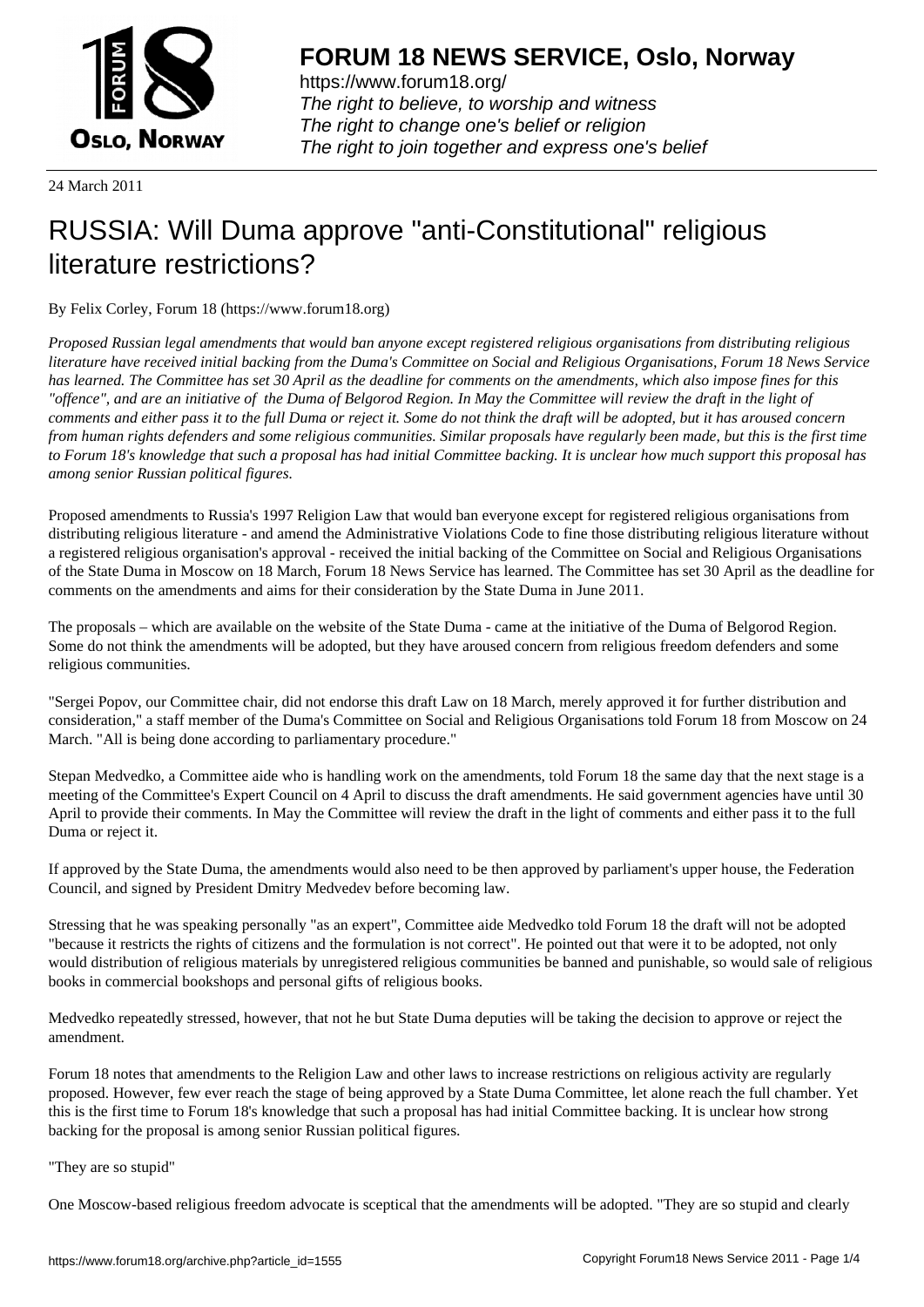# How can they be?" Alexander Verkhovsky, director of the Moscow-based Sova Center, which monitors religious freedom violations, says that the proposal clearly restricts the free distribution of religious literature and violates Russia's Constitution. "It also widens the restrictions on the activity of unregistered religious groups already set out in the Religion Law," he told Forum 18 on 23 March. He added that if

Verkhovsky says the ideas in the proposal have many backers, including the Duma's Committee on Social and Religious Organisations and its Chair Popov. "But the formulation of this draft is such that simple common sense should not allow deputies to adopt it," he told Forum 18. He believes that even if it does pass its first reading in the Duma, it is likely that it will be rejected on the second reading, or be effectively halted by being indefinitely postponed.

## Draft Law "clearly violates" Constitution

adopted, it would also harm commercial bookshops which sell religious literature.

Some religious communities are highly critical of the proposals. For example, about 80 members of an independent Baptist congregation in Moscow led by Pyotr Peters complained that the draft Law "clearly violates" the Constitution, the Religion Law and the International Covenant on Civil and Political Rights, according to the religious news website Portal-credo.ru. "Every individual has the right to profess and spread their religious convictions, and in no way can this right be conditional on their membership of a [registered] religious organisation."

Mikhail Frolov, the lawyer for the Hare Krishna Centre of Russia, similarly points out that the amendment would restrict individuals' rights under Article 28 of the Constitution not only to hold religious beliefs but to spread them. "It seems to me that the authors of this draft are following a very concrete aim: to limit the spreading of religious beliefs, which is usually done through literature and recordings, to religious organisations only," he told Forum 18 from Moscow on 24 March. "Religious organisations are much easier to control and restrict."

Frolov points out that local religion laws in different regions of Russia already impose "arbitrary extra demands" on people spreading their faith.

Aleksandr Filin, a lawyer who has often defended Jehovah's Witnesses, told Forum 18 that his personal view is that Russian law – including Article 28 of the Constitution - and the country's international human rights commitments guarantee the right to spread religious views, including through the use of literature and other materials.

"The rights set out in Article 28 of the Constitution cannot be restricted, even for example during martial law or other emergencies", Filin stressed to Forum 18 on 24 March. "I see the aim in this – and similar earlier proposals – is to link individuals closely to registered religious organisations. Any individual's activity – whether preaching, distributing literature or giving education – would have to be done in the name of the religious organisation, which would allow the authorities to exercise control. This would also allow bans on their activity, liquidation or other legal punishments."

#### Other legislative proposals

Similar proposals to those of Belgorod Region's Duma have regularly been made, such as a currently proposed amendment to Article 5 of the Religion Law. This would require religious communities to have the written permission of both parents before a child under the age of 18 can take part in religious activity, and came from the parliament of the North Caucasus republic of Kabardino-Balkaria. It reached the State Duma on 22 January, its website notes. The Committee on Social and Religious Organisations initially approved the proposal on 8 February and set the deadline for comments of 1 April. This proposal too is due to be discussed by the Expert Council on 4 April.

Article 104 of Russia's Constitution names Regional Dumas as one of the types of state bodies able to initiate new federal legislation.

In 2009, proposed Justice Ministry amendments to the 1997 Religion Law and the Administrative Violations Code proposed draconian controls on religious activity. However, they were removed from the Ministry's website within a month of being proposed after protests from religious communities (see F18News 23 November 2009 http://www.forum18.org/Archive.php?article\_id=1378).

#### Increased controls

The proposed new restrictions on literature distribution follow increased controls on religious activity, focussing on restricting the free publication and distribution of religious literature. Citing the need to crack down on alleged "extremism", a growing number of religious publications by Jehovah's Witnesses and Muslims (especially works by the Muslim theologian Said Nursi) have been banned by local courts. In 2007 the Federal List of Extremist Materials was created to centralise records of works that are banned. Those caught distributing works on the list face heavy penalties (see F18News 28 April 2009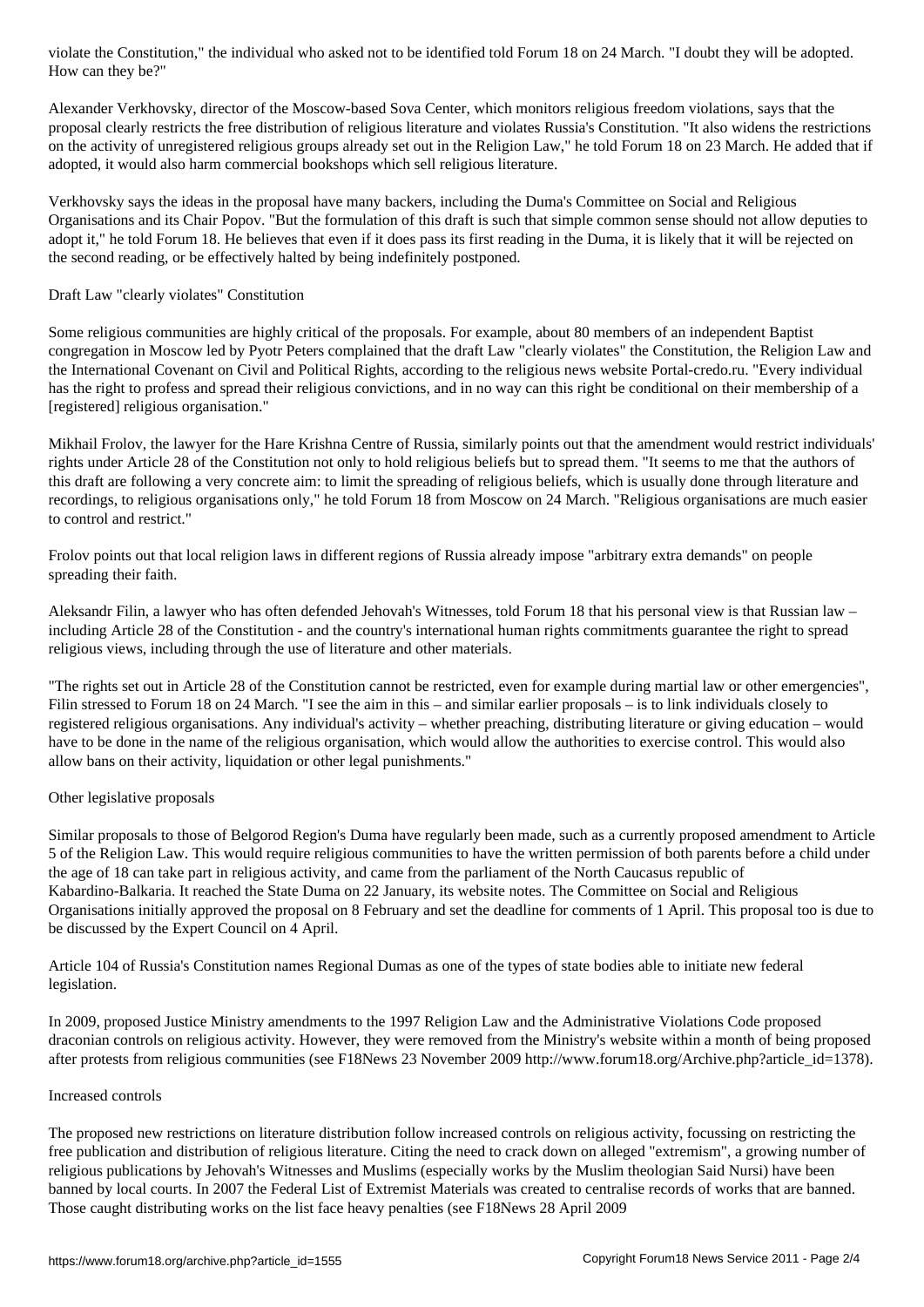Facing possible imprisonment for alleged distribution of works on the Federal List is Jehovah's Witness Aleksandr Kalistratov, who insists he has done nothing wrong. He went on trial in Gorno-Altaisk in October 2010 (see F18News 11 February 2011 http://www.forum18.org/Archive.php?article\_id=1539). A verdict in the long-running trial is due on 14 April, Jehovah's Witnesses told Forum 18.

### Belgorod's proposed restrictions

The proposed amendments to the Federal Religion Law and Administrative Violations Code would add one clause to Article 17 of the Religion Law: "The distribution of religious literature, printed, audio and video materials and other objects of religious designation can be carried out only by those people who are participants in religious organisations or by other persons authorised by religious organisations."

"Religious organisations" are in Russian law the higher-level registered religious communities, meaning that if adopted, rights to distribute religious materials would no longer extend to "groups", who are unregistered.

The amendments would also add a new point to the Administrative Violations Code, Article 5.26 Part 3: "The distribution of religious literature, printed, audio and video materials and other objects of religious designation by people who are not participants in religious organisations or by persons not authorised by religious organisations attracts the imposition of an administrative fine on citizens of between 500 and 1,000 Roubles."

The wording of the amendments does not make clear if specific authorisation would be needed for participants of a religious organisation, from the organisation itself, or whether such authorisation is needed only by those who are not participants - such as commercial entities. The 1997 Religion Law does not define the term "participants".

Why?

On 24 February, deputies of Belgorod Regional Duma voted unanimously to submit these proposed amendments to the State Duma in Moscow for nationwide adoption, the Region Duma website noted. The Regional Duma assigned to its First Deputy Chair Aleksandr Sklyarov the responsibility to liaise with the State Duma in Moscow over the amendments. The Chair of the Regional Duma, Ivan Kulabukhov, urged that the amendments be adopted.

In its three-page note explaining why it believes the amendment is "necessary", the Regional Duma claimed that the number of religious communities "actively propagandising their religious views" – including through the use of publications - has grown. It claims, wrongly, that the 1997 Religion Law gives "only" registered religious organisations the right to distribute such materials. In fact, the Religion Law contains no restrictions on distributing religious publications.

Belgorod's note claims that cases occur "everywhere" where people not authorised by religious organisations distribute such literature. It accuses many of them of working "not in good conscience" by for example claiming the "superiority" of one faith over others. It claimed that some people "deliberately distort the bases of the faith they are spreading, leading citizens into error".

Regional Duma Chair Kulabukhov sent the proposed amendments on 3 March to the State Duma in Moscow, which registered them on 4 March, documentation on the Regional and State Duma websites reveal.

Neither Kulabukhov nor Sklyarov were available when Forum 18 tried to reach them on 24 March.

#### Belgorod's track record of religious restrictions

Verkhovsky of the Sova Center is not surprised that the initiative came from deputies of the southern Russian region of Belgorod, which borders Ukraine. "The Belgorod authorities are the constant source of initiatives undermining the constitutional principle of the secularity of the Russian state," he told Forum 18.

Belgorod Region has long had more restrictive laws governing religious activity than federal laws. Its restrictive 2001 Law on Missionary Activity encouraged several other regions to produce their own anti-missionary laws (see F18News 12 July 2004 http://www.forum18.org/Archive.php?article\_id=360).

In July 2002 the regional Administrative Violations Code introduced Article 6.8 to punish "harassment with the aim of imposing religious convictions". Fines under this Article were initially small, but were sharply increased in 2007 and 2009 (when the use of "printed publications of missionary content" was added). Also introduced in July 2002 was Article 5.5 (later renumbered 5.1.12), "violation of the procedure for carrying out missionary activity". In 2010, Jehovah's Witness Sergei Ishchenko was fined 1,000 Roubles under Article 6.8 and a further 500 Roubles under Article 5.1.12 for not having missionary accreditation (see F18News 4 August 2010 http://www.forum18.org/Archive.php?article\_id=1475).